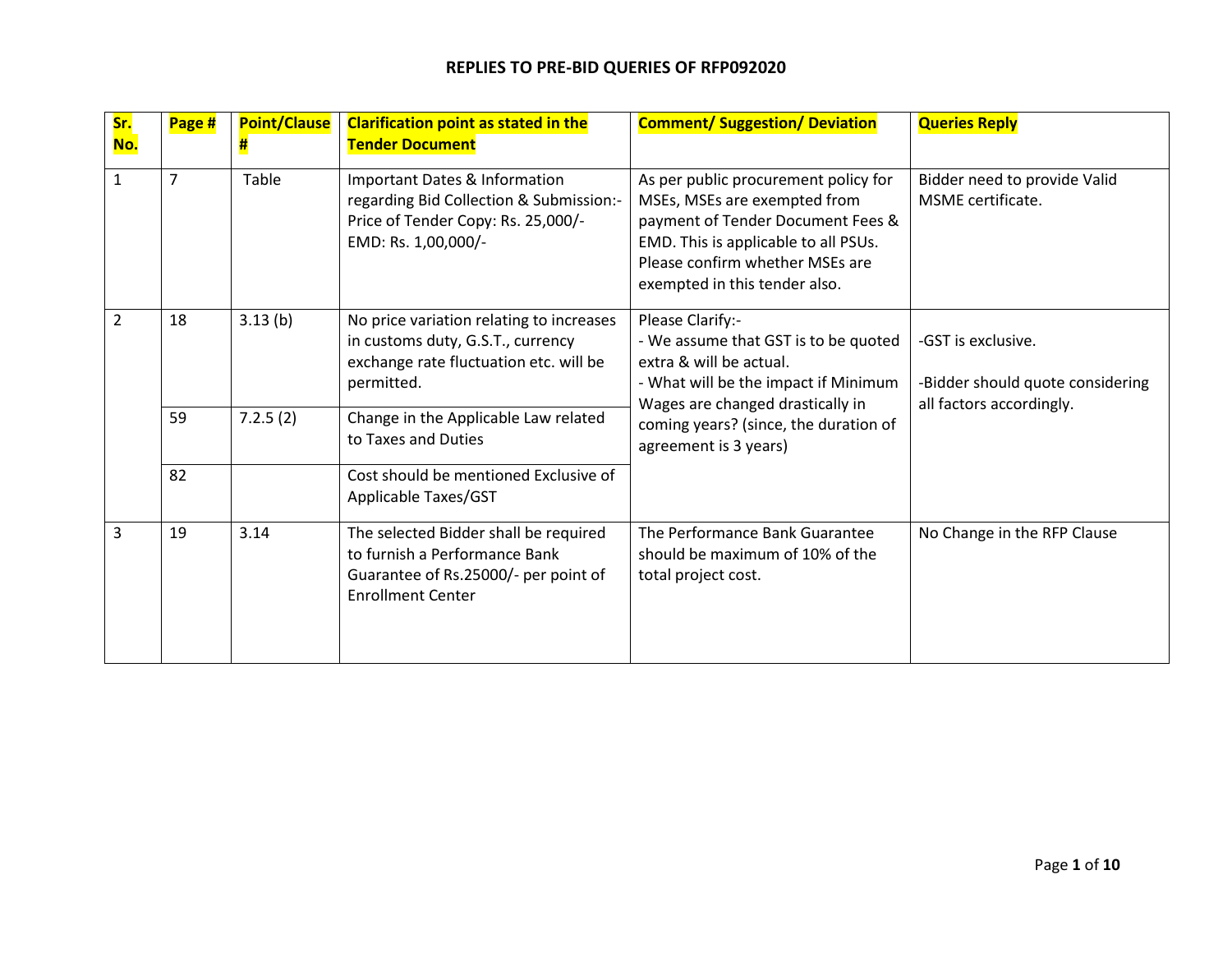| <mark>Sr.</mark><br>No. | Page # | <b>Point/Clause</b><br>#      | <b>Clarification point as stated in the</b><br><b>Tender Document</b>                                                                                                                                                                                                                                                                                                                           | <b>Comment/ Suggestion/ Deviation</b>                                                                                                                                                                                                                                                  | <b>Queries Reply</b>                                            |
|-------------------------|--------|-------------------------------|-------------------------------------------------------------------------------------------------------------------------------------------------------------------------------------------------------------------------------------------------------------------------------------------------------------------------------------------------------------------------------------------------|----------------------------------------------------------------------------------------------------------------------------------------------------------------------------------------------------------------------------------------------------------------------------------------|-----------------------------------------------------------------|
| 4                       | 30     | Model<br>Enrollment<br>Centre | For the centre, there should be<br>average 6 Enrolment per hour and<br>based on the demand/ load EA should<br>arrange operators/devices on the<br>demand/load.<br>Agency should<br>allocate necessary resources and<br>equipment to meet the work load.<br>There should not be any unreasonable<br>queue or crowed at the EC. In other<br>words, the EC facility should handle<br>large crowds. | Arrangement of additional<br>Hardware/ devices or managing the<br>crowd cannot be done by the<br>selected bidder. Only one enrolment<br>operator/ supervisor will be available<br>at the branch per<br>enrolment station.                                                              | No change in the RFP Clause.                                    |
| 5                       | 40     | 4.3(1)                        | Appointment of operator cum<br>supervisors/ supervisor in the<br>Branches/ Aadhaar centre within 15<br>days of award of contract                                                                                                                                                                                                                                                                | The manpower can be finalized &<br>details will be given to bank in the<br>desired time frame.<br>However, UIDAI takes much more<br>time in activation.<br>We also assume that bank will start<br>paying only after the operator has<br>been activated by UIDAI RO. Please<br>confirm. | No change in the RFP Clause.<br>RFP Clause is Self-Explanatory. |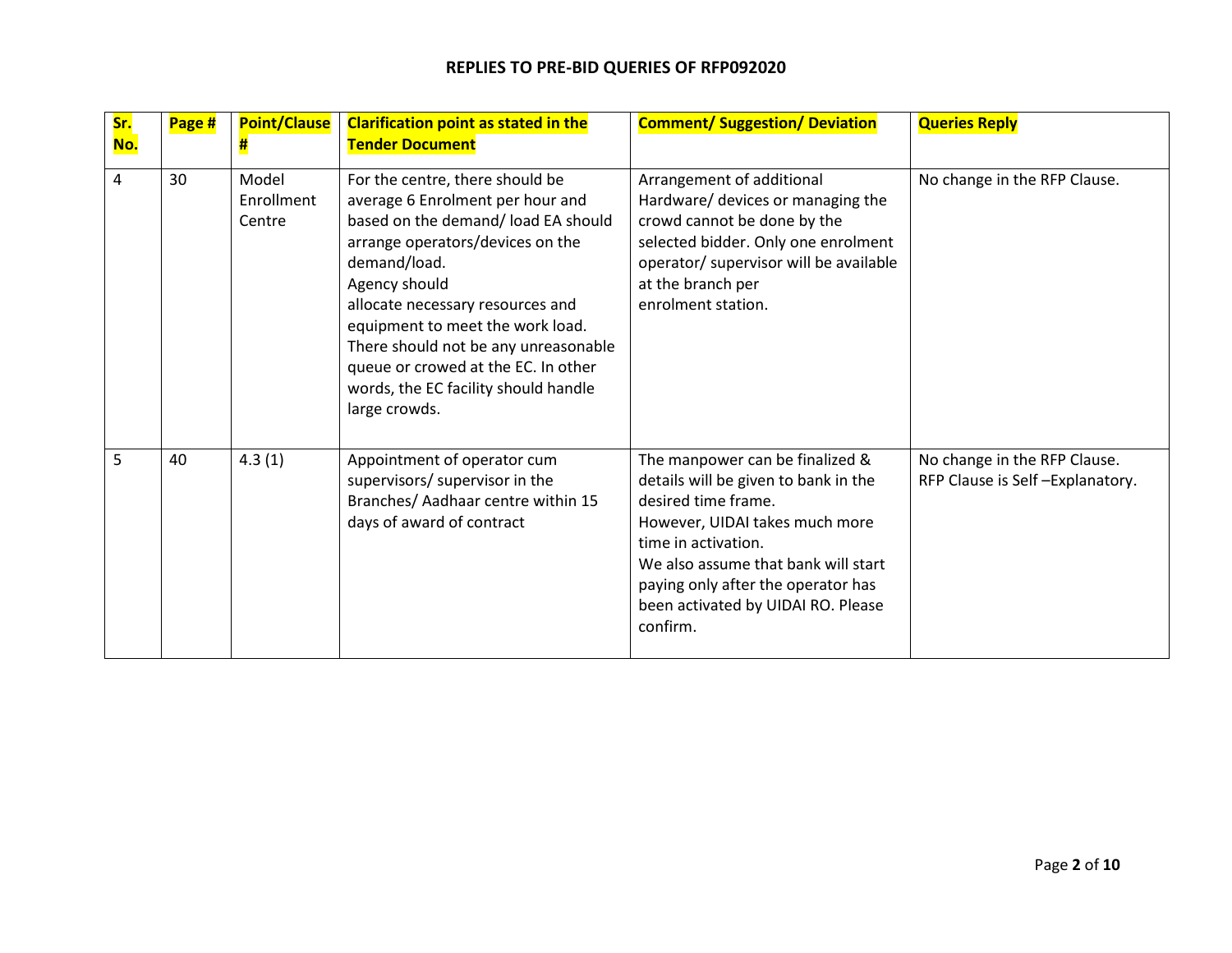| Sr.<br>No. | Page # | <b>Point/Clause</b><br>Ħ, | <b>Clarification point as stated in the</b><br><b>Tender Document</b>                                                                                                                                                                                                                                  | <b>Comment/ Suggestion/ Deviation</b>                                                                                                                                                                                                                                                                                                                                                                                                                                                                                                                                                                  | <b>Queries Reply</b>                                                                                                                      |
|------------|--------|---------------------------|--------------------------------------------------------------------------------------------------------------------------------------------------------------------------------------------------------------------------------------------------------------------------------------------------------|--------------------------------------------------------------------------------------------------------------------------------------------------------------------------------------------------------------------------------------------------------------------------------------------------------------------------------------------------------------------------------------------------------------------------------------------------------------------------------------------------------------------------------------------------------------------------------------------------------|-------------------------------------------------------------------------------------------------------------------------------------------|
|            |        | 4.3(2)                    | The operator cum supervisor must<br>attend to work every working day of<br>the Bank or agency should make<br>alternate arrangement immediately as<br>per Bank's requirements. If the<br>operator is not available as per work<br>plan than it will be treated as breach of<br>service level agreement. | It is natural for a person to take leave<br>in case of his personal emergencies.<br>He also has right to take few leaves<br>as per the Act.<br>It is also not possible to have a<br>backup person available for every<br>location (UIDAI also doesn't allow),<br>no temporary alternate arrangement<br>is possible.<br>We assume that bank will be only<br>paying for the number of days the<br>operator has come to the office &<br>deduct for the rest. Please confirm if,<br>this deduction of Rs. 100/- per day is<br>above that? Will this be enforced in<br>special conditions or on all leaves? | No change in the RFP Clause.<br>RFP Clause is Self-Explanatory.                                                                           |
|            |        | $4.3(4)$ & $(5)$          | Penalties                                                                                                                                                                                                                                                                                              | The selected bidder cannot be liable<br>in the following cases:<br>if the low enrolment is due to low<br>footfall<br>if the enrolment center is non-<br>operational due to issue in the<br>hardware<br>Since, the responsibility of document<br>verification & collection of money will<br>lie with the bank, any penalty levied<br>by UIDAI related to the same should<br>not be imposed on the selected<br>bidder.                                                                                                                                                                                   | No Change in RFP Clause<br>Vendor is expected to take care of<br>target enrollments per center and<br>handle the hardware issues, if any. |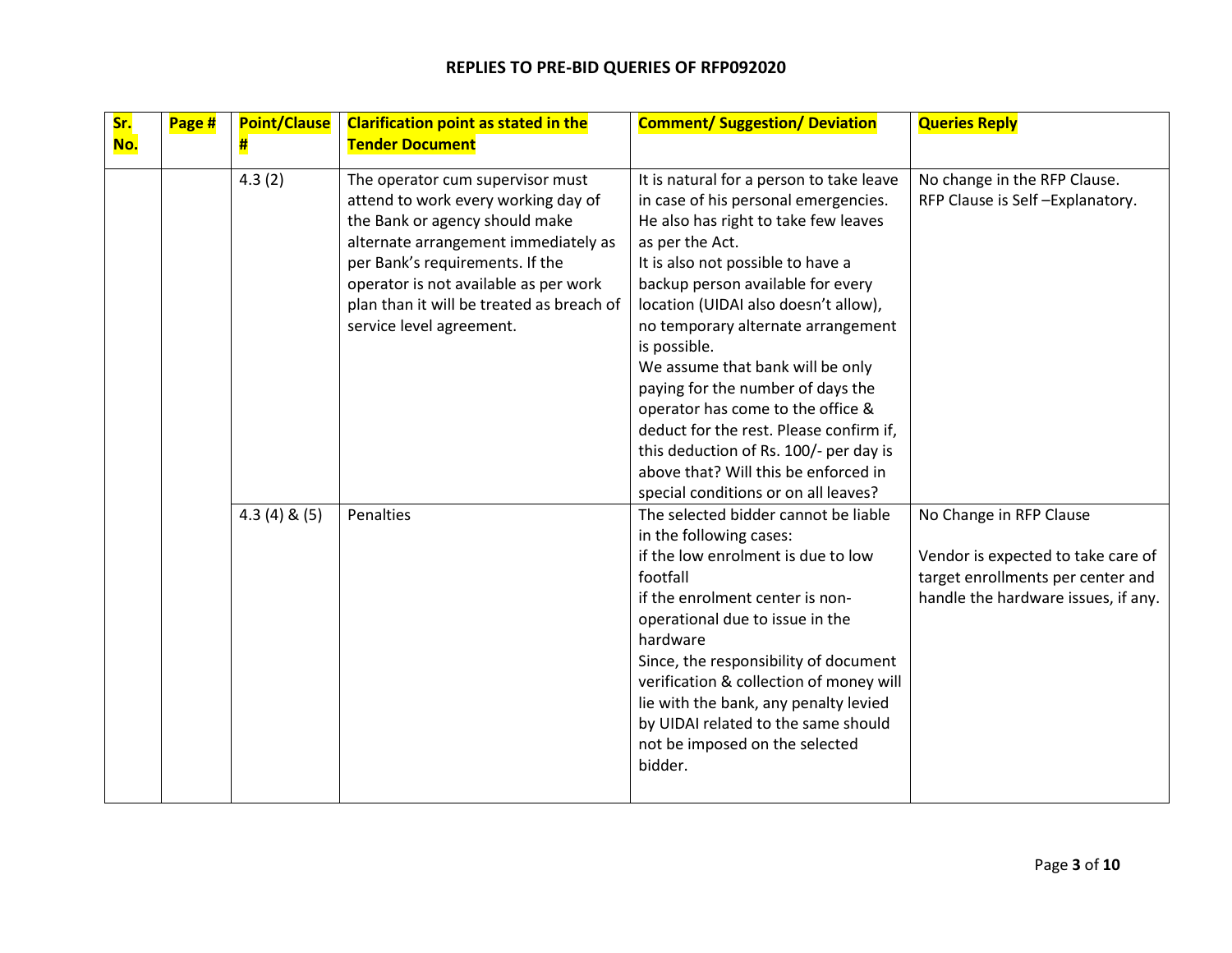| Sr.<br>No. | Page # | <b>Point/Clause</b> | <b>Clarification point as stated in the</b><br><b>Tender Document</b>                                                                                | <b>Comment/ Suggestion/ Deviation</b>                                                                        | <b>Queries Reply</b>                              |
|------------|--------|---------------------|------------------------------------------------------------------------------------------------------------------------------------------------------|--------------------------------------------------------------------------------------------------------------|---------------------------------------------------|
| 6          | 43     | 4.6                 | Tax deducted at source (TDS)/ Goods &<br>Service tax (G.S.T.)/ or any other taxes<br>as applicable will be recovered from<br>payments to the Bidder. | We assume TDS will be deducted<br>while making the payment & GST will<br>be paid.                            | Bidder understanding is correct.                  |
|            | 52     | GC <sub>7</sub>     | <b>Force Majeure</b>                                                                                                                                 | What will be the stand of bank in<br>case like Lockdown? Will the selected<br>bidder be paid for the period? | Payment will be made as per<br>Terms of Contract. |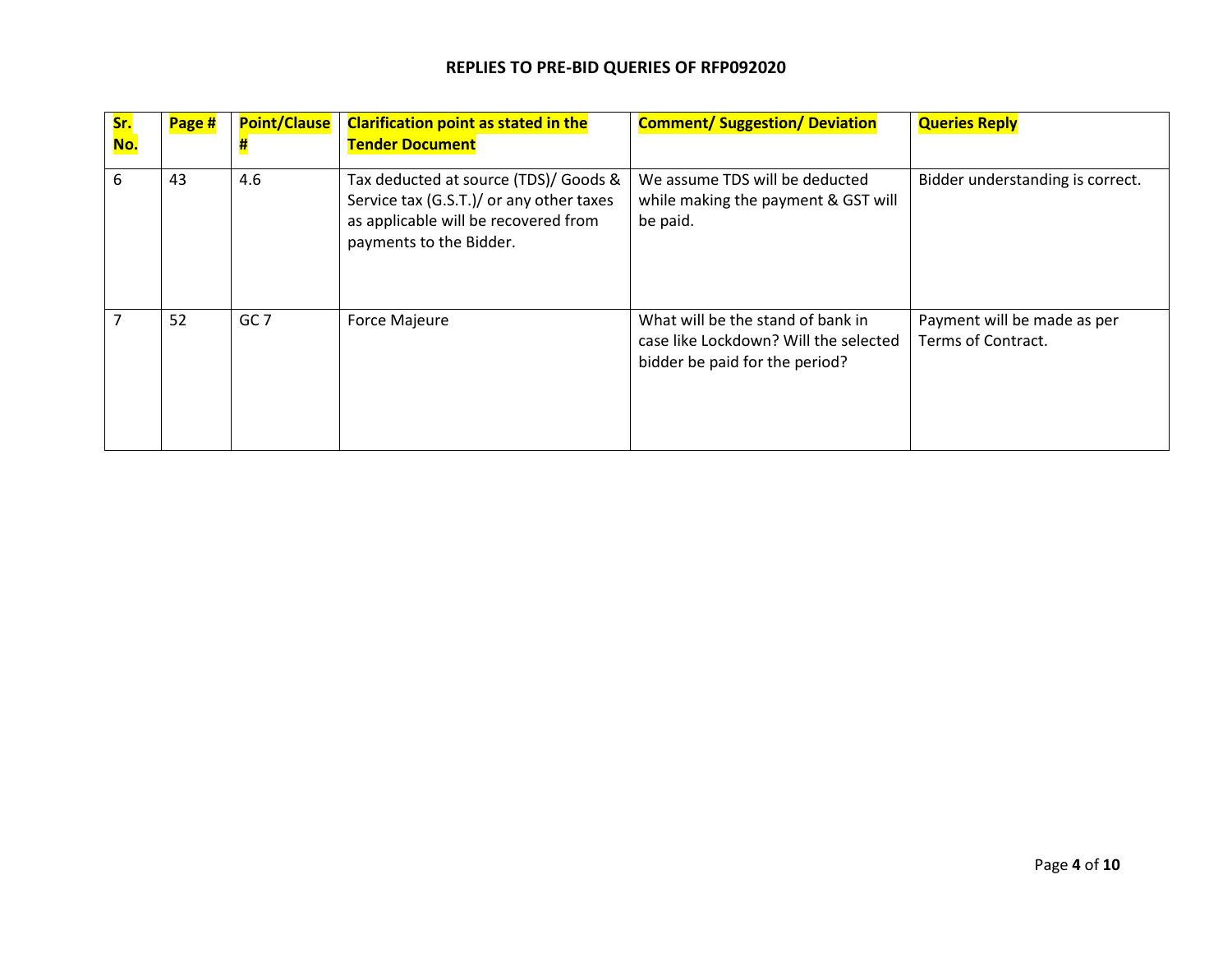| Sr.<br>No. | Page # | <b>Point/Clause</b><br>Ħ | <b>Clarification point as stated in the</b><br><b>Tender Document</b>                                                                                                                                                                                                                                                                                                                                                                                                                                                                                                          | <b>Comment/ Suggestion/ Deviation</b>                                                              | <b>Queries Reply</b>    |
|------------|--------|--------------------------|--------------------------------------------------------------------------------------------------------------------------------------------------------------------------------------------------------------------------------------------------------------------------------------------------------------------------------------------------------------------------------------------------------------------------------------------------------------------------------------------------------------------------------------------------------------------------------|----------------------------------------------------------------------------------------------------|-------------------------|
| 8          | 18     | 3.13 Fixed<br>price      | All the employees/ operator deployed<br>by the selected Bidder/ MHA for the<br>Aadhaar Enrolment activity should<br>have in their pay roll and must comply<br>with Minimum Wages Act, Contract<br>Labour Act, Provident Fund & ESIC<br>facility standard and/or any other<br>Laws, Rules, Regulations, Bye laws,<br>Notifications etc. (Proof of compliance<br>and labour license needs to be<br>submitted along with the quotation).<br>No price variation relating to increases<br>in customs duty, G.S.T., currency<br>exchange rate fluctuation etc. will be<br>permitted. | Kindly allow us to provide these<br>Aadhaar operators through our<br>Distributor Network in place. | No Change in RFP Clause |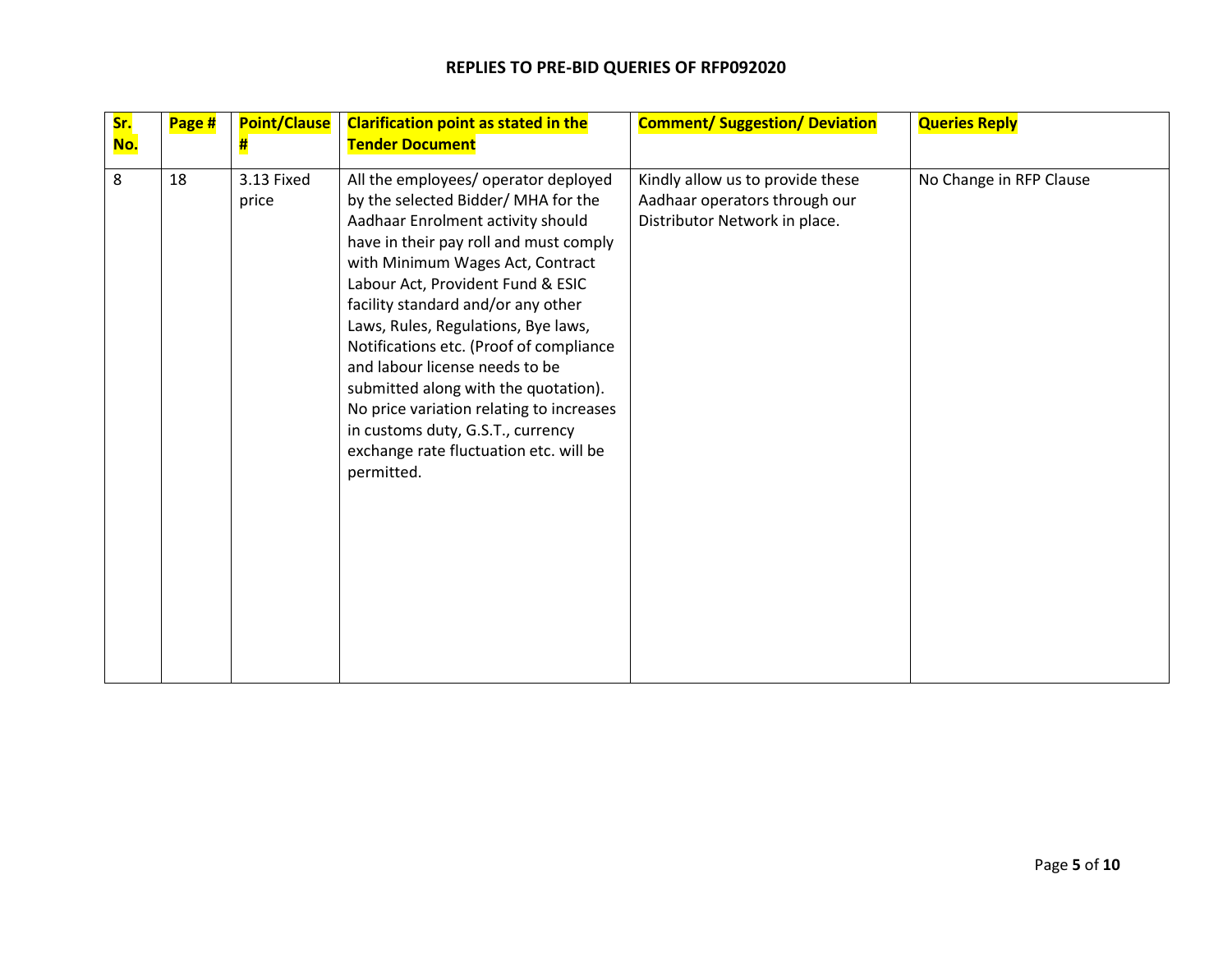| <mark>Sr.</mark><br>No. | Page # | <b>Point/Clause</b><br>Ħ | <b>Clarification point as stated in the</b><br><b>Tender Document</b>                                                                                                                                                                                                                                                                                                         | <b>Comment/ Suggestion/ Deviation</b>                                                                                                                                                                                                                                                                                                                                                              | <b>Queries Reply</b>                                                                                                                                                                                                                                                                                                                                                                             |
|-------------------------|--------|--------------------------|-------------------------------------------------------------------------------------------------------------------------------------------------------------------------------------------------------------------------------------------------------------------------------------------------------------------------------------------------------------------------------|----------------------------------------------------------------------------------------------------------------------------------------------------------------------------------------------------------------------------------------------------------------------------------------------------------------------------------------------------------------------------------------------------|--------------------------------------------------------------------------------------------------------------------------------------------------------------------------------------------------------------------------------------------------------------------------------------------------------------------------------------------------------------------------------------------------|
| 9                       | 27     | 3.29J                    | Bidder should be earlier empaneled by<br>UIDAI as enrolment Agency and have<br>done satisfactory Enrolment /<br>Updation works and having presence<br>across pan India. If the company does<br>not have presence in any of the states<br>then it will have to give an undertaking<br>that the company will ensure its<br>presence within 45 days of awarding<br>the contract. | As Vendor is already providing<br>Aadhaar operators to quite few<br>Public Sector Banks and their RRB's<br>with State Bank of India, Bank of<br>Baroda, and Canara Bank, to name<br>some of these. For reference please<br>note that it was never mandatory to<br>be empaneled by UIDAI as enrolment<br>Agency to participate in these Banks<br>Bidding/selection process for<br>providing Aadhar. | Should be read as - Bidder should<br>be empaneled by any Bank as an<br>enrolment Agency and have done<br>satisfactory Enrolment/Updation<br>works and having presence across<br>pan India. If the company does not<br>have presence in any of the states<br>then it will have to give an<br>undertaking that the company will<br>ensure its presence within 45 days<br>of awarding the contract. |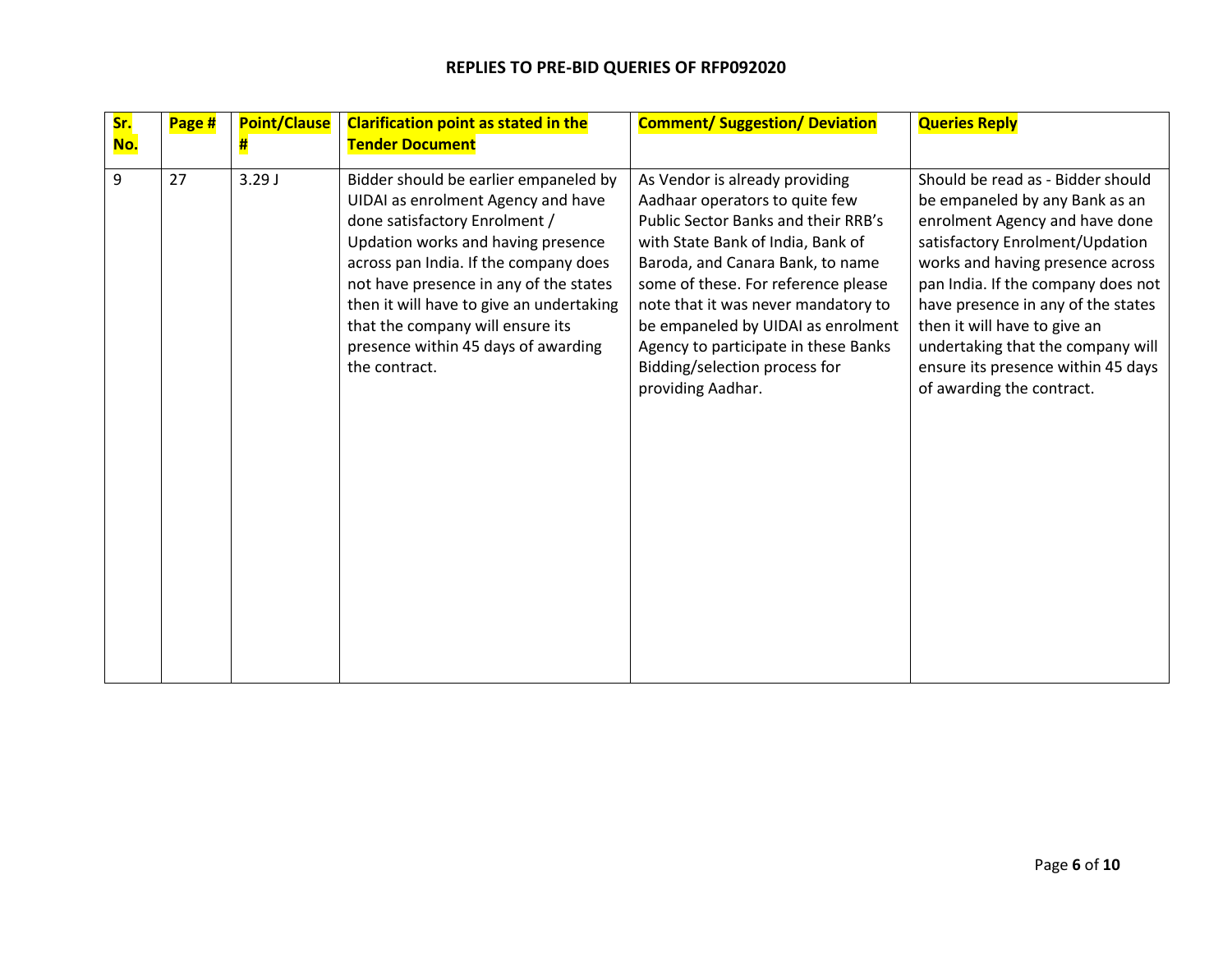| Sr.<br>No. | Page # | <b>Point/Clause</b><br>#                               | <b>Clarification point as stated in the</b><br><b>Tender Document</b>                                                                                                                                                                                                                                                                                                           | <b>Comment/ Suggestion/ Deviation</b>                                                                                                                                                     | <b>Queries Reply</b>                                                                                                                                                                                                                                                                                                                                                                                                                                                    |
|------------|--------|--------------------------------------------------------|---------------------------------------------------------------------------------------------------------------------------------------------------------------------------------------------------------------------------------------------------------------------------------------------------------------------------------------------------------------------------------|-------------------------------------------------------------------------------------------------------------------------------------------------------------------------------------------|-------------------------------------------------------------------------------------------------------------------------------------------------------------------------------------------------------------------------------------------------------------------------------------------------------------------------------------------------------------------------------------------------------------------------------------------------------------------------|
| 10         | 27     | Eligibility/<br>Pre-<br>qualification<br>Criteria 3.29 | A Single company/ organization (e.g.<br>Govt./ Semi-Govt./ Private/ PSU/ NGO/<br>Not-for-Profit/ Microfinance<br>Institution) registered in India and<br>should not be a subsidiary of a foreign<br>company are eligible to submit<br>proposals for carrying out the<br>enrolment work as per this RFP.                                                                         | Consortium<br>with<br>maximum<br>two<br>partner is allowed. Prime bidder will<br>be responsible for discharging all<br>mentioned<br>duties as<br>in tender<br>document.                   | No Change in the RFP Clause                                                                                                                                                                                                                                                                                                                                                                                                                                             |
|            |        |                                                        | 3. Bidder should be earlier empaneled<br>by UIDAI as enrolment Agency and<br>have done satisfactory Enrolment /<br>Updation works and having presence<br>across pan India. If the company does<br>not have presence in any of the states<br>then it will have to give an undertaking<br>that the company will ensure its<br>presence within 45 days of awarding<br>the contract | Bidder should be earlier empaneled<br>by Bank or Govt as Manpower<br>Outsource Agency and have done<br>satisfactory Enrolment/ Updation<br>works and having presence across<br>pan India. | Should be read as -<br>3. Bidder should be earlier<br>empaneled by UIDAI as enrolment<br>Agency Or have done satisfactory<br>Enrolment/Updation works with<br>minimum 2 lakh success aadhar<br>count as on 31.03.2020 and<br>having presence across pan India.<br>If the company does not have<br>presence in any of the states then<br>it will have to give an undertaking<br>that the company will ensure its<br>presence within 45 days of<br>awarding the contract. |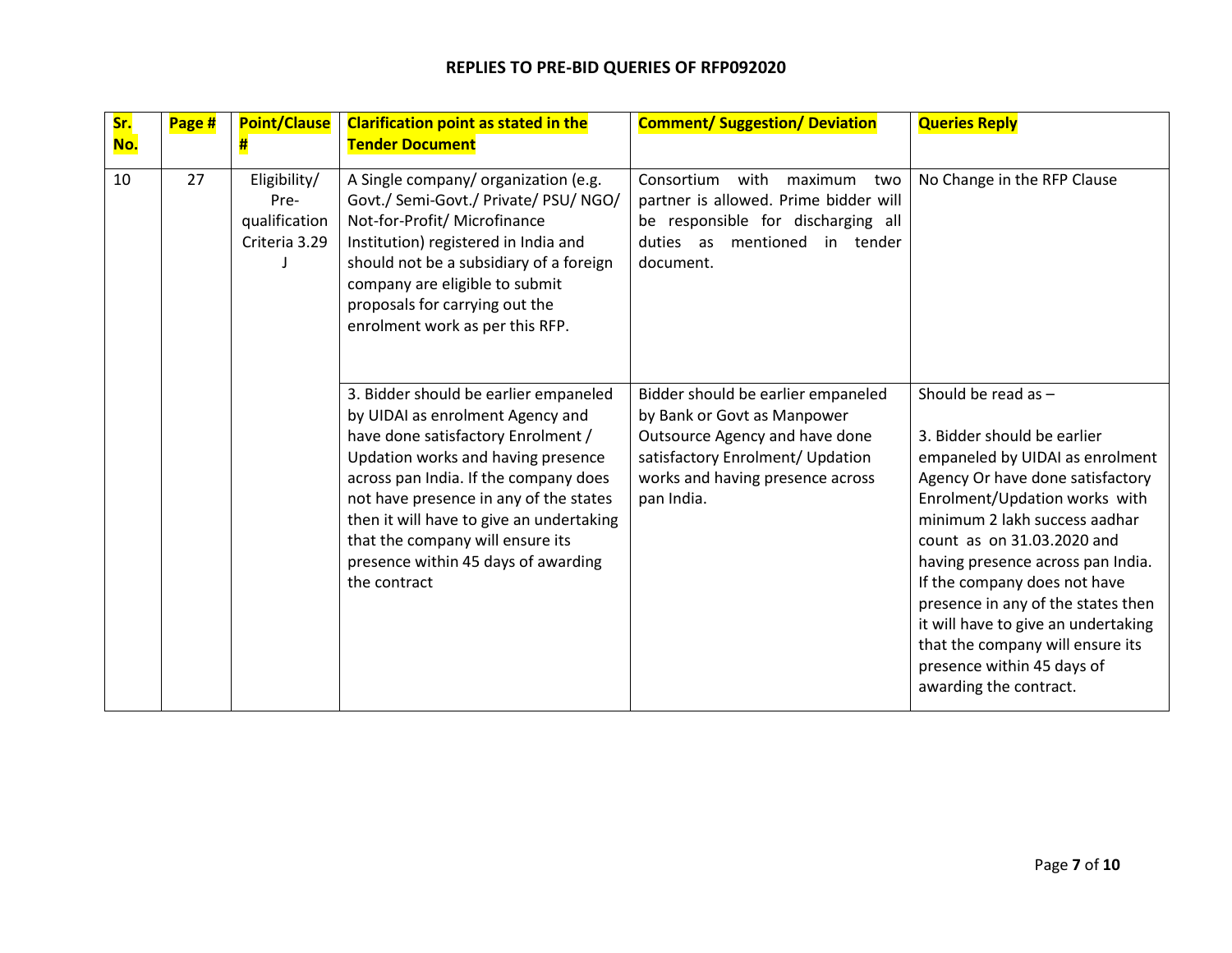| Sr.<br>No. | Page # | <b>Point/Clause</b><br>Ħ                               | <b>Clarification point as stated in the</b><br><b>Tender Document</b>                                                                                                                                     | <b>Comment/ Suggestion/ Deviation</b>                                                                                                                                                                  | <b>Queries Reply</b>                                                                                                                                                                                                                                                                                                                                      |
|------------|--------|--------------------------------------------------------|-----------------------------------------------------------------------------------------------------------------------------------------------------------------------------------------------------------|--------------------------------------------------------------------------------------------------------------------------------------------------------------------------------------------------------|-----------------------------------------------------------------------------------------------------------------------------------------------------------------------------------------------------------------------------------------------------------------------------------------------------------------------------------------------------------|
|            |        |                                                        | 4. The Bidder should have had a Net<br>Worth of at least 2 Crore and the<br>Turnover of the company should not<br>be less than Rs. 3 crores as on<br>31/03/2019                                           | If Bidder is Recognized in Start Up<br>Policy, Bidder Exempted or<br>relaxation in turnover and Net worth                                                                                              | Bidder need to provide Valid<br>Documents/Start Up certificates<br>from Competent authority                                                                                                                                                                                                                                                               |
| 11         | 27     | Eligibility/<br>Pre-<br>qualification<br>Criteria 3.29 | 7. The Bidder should have been<br>empaneled by any Bank(s) in India for<br>Aadhaar Enrolment Agency related<br>work and should have submit a<br>Certificate of satisfactory performance<br>from the Bank. | Please allow Bank or any State<br>Registrar / Consortium with maximum<br>two partner is allowed. Prime bidder<br>will be responsible for discharging all<br>duties as mentioned in tender<br>document. | Should be read as $-$<br>7. Bidder should have been<br>engaged by UIDAI / Bank / Govt.<br>Agency as an enrolment Agency<br>and have done satisfactory<br>Enrolment/Updation works with<br>minimum 2 lakh success aadhar<br>count as on 31.03.2020 and<br>should have submit a Certificate of<br>satisfactory performance from the<br>UIDAI / Bank / Govt. |
|            |        |                                                        | The Bidder should have had a Net<br>Worth of at least 2 Crore and the<br>Turnover of the company should not<br>be less than Rs. 3 crores as on<br>31/03/2019                                              | The Bidder should have had a Net<br>Worth of at least 1 Crore and the<br>Turnover of the company should not<br>be less than Rs. 5 crores as on<br>31/03/2019.                                          | No Change in the RFP Clause.                                                                                                                                                                                                                                                                                                                              |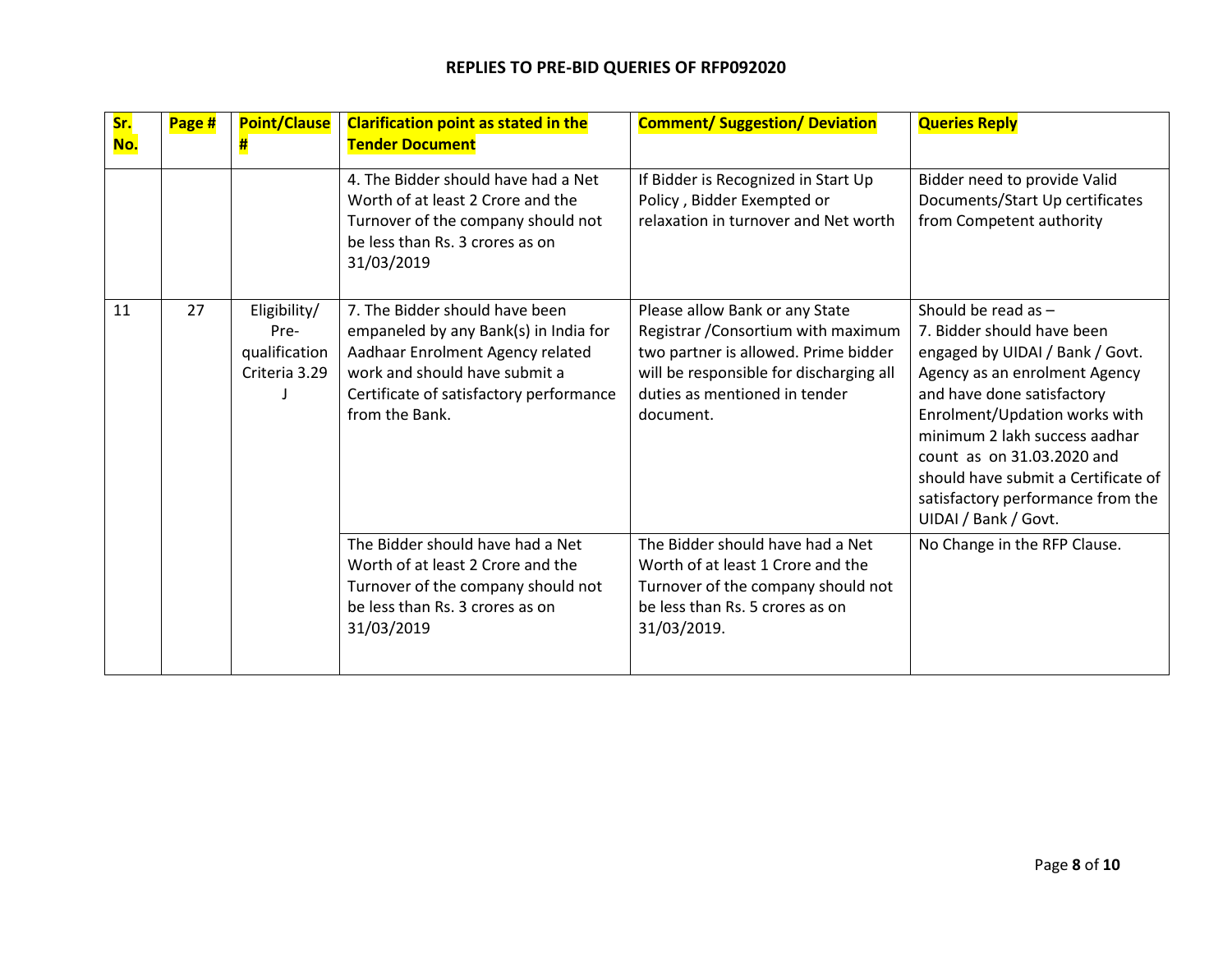| Sr.<br>No. | Page # | <b>Point/Clause</b><br>Ħ                               | <b>Clarification point as stated in the</b><br><b>Tender Document</b>                                                                                                                                                                                                                                  | <b>Comment/ Suggestion/ Deviation</b>                                                                                                                             | <b>Queries Reply</b>                                        |
|------------|--------|--------------------------------------------------------|--------------------------------------------------------------------------------------------------------------------------------------------------------------------------------------------------------------------------------------------------------------------------------------------------------|-------------------------------------------------------------------------------------------------------------------------------------------------------------------|-------------------------------------------------------------|
| 12         | 27     | Eligibility/<br>Pre-<br>qualification<br>Criteria 3.29 | A Single company/ organization (e.g.<br>Govt./ Semi-Govt./ Private/ PSU/ NGO/<br>Not-for-Profit/ Microfinance<br>Institution) registered in India and<br>should not be a subsidiary of a foreign<br>company are eligible to submit<br>proposals for carrying out the<br>enrolment work as per this RFP | Consortium<br>with<br>maximum<br>two<br>partner is allowed. Prime bidder will<br>be responsible for discharging all<br>duties as mentioned in tender<br>document. | No Change in the RFP Clause.                                |
| 13         | 18     | 3.13 Fixed<br>Price                                    | We must comply with Minimum<br>Wages Act, contact labor Act, PF and<br><b>ESIC</b>                                                                                                                                                                                                                     | Suppose we may quote rate less than<br>minimum wages then it will be not<br>acceptable or we have to follow rate<br>with the Maharashtra minimum<br>wages rate.   | Bidder should quote considering<br>all factors accordingly. |
| 14         | 29     | $4.1 -$<br>Functional<br>Scope                         | Aadhaar Kits                                                                                                                                                                                                                                                                                           | Please clarify all hardware<br>equipment's like laptop/Desktop,<br><b>Biometric Device and Printers etc.</b>                                                      | RFP Clause is Self-Explanatory                              |
| 15         | 69     | 7.4 Appendix<br>$\mathsf{C}$                           | Cost should be exclusive of Applicable<br>Tax/GST                                                                                                                                                                                                                                                      | Means we have to quote rate<br>minimum operator salary without<br>GST. Please clarify A and T.                                                                    | GST is exclusive.<br>RFP Clause is Self-Explanatory         |
| 16         | 24     | 3.28 A                                                 | Bidders others than agent sole agents<br>in India of the manufacturers must<br>submit a letter of Authority                                                                                                                                                                                            | What is this? Please explain it.                                                                                                                                  | Not applicable                                              |